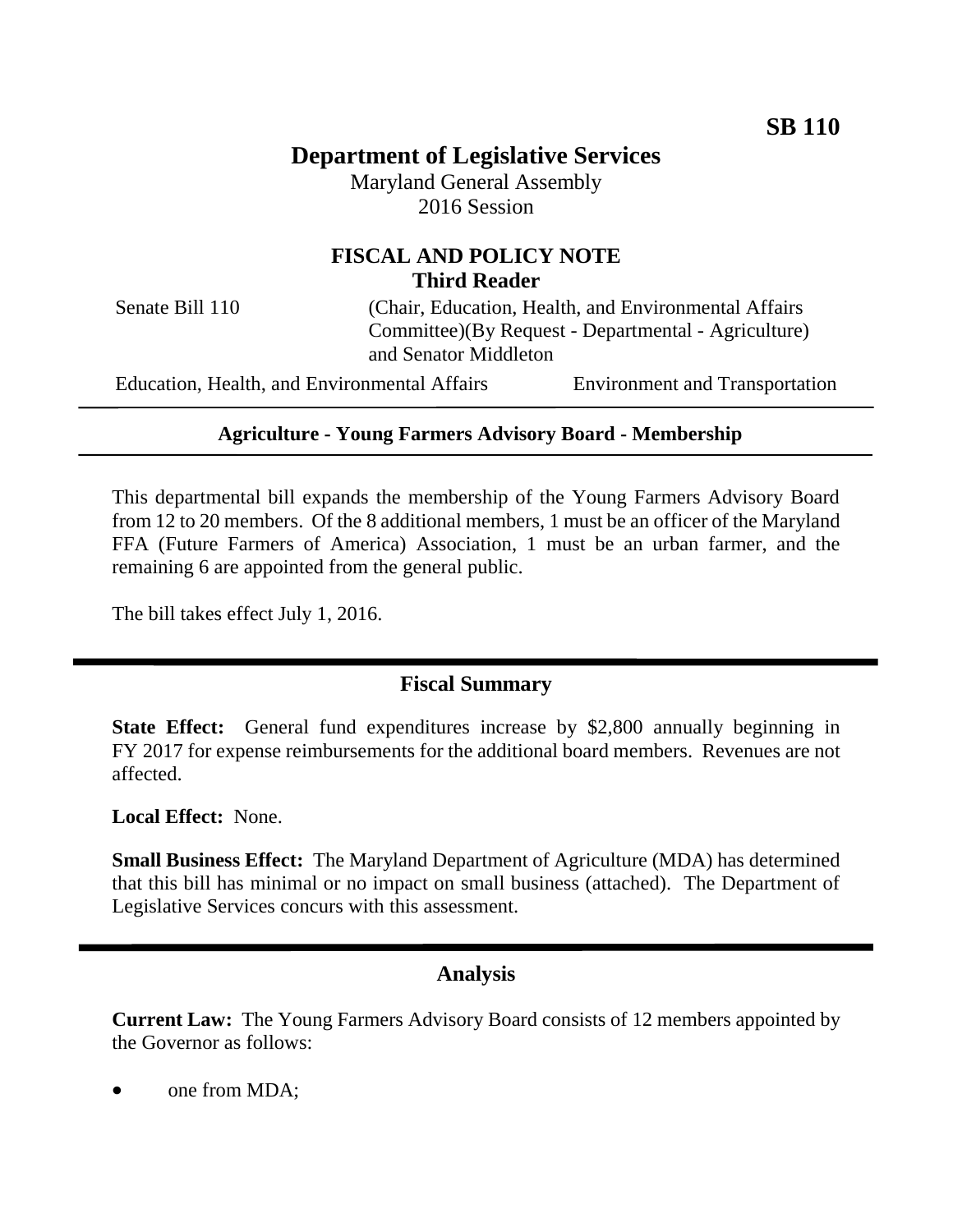- one from the Department of Economic Competitiveness and Commerce (Department of Commerce);
- one from the Forestry Program within the Department of Natural Resources;
- one from the Maryland Farm Bureau; and
- eight from the general public.

To the extent practicable, the Governor must attempt to ensure regional diversity among the members appointed from the general public. Each member from the general public must, among other things, derive at least 50% of the member's personal income from farming or agricultural activities in the State. The term of a member is three years. Members do not receive compensation but are entitled to reimbursement for expenses under the standard State travel regulations, as provided in the State budget.

Among other things, the board must (1) communicate to the general public, the federal government, the State government, and Maryland Agricultural Commission the importance of young and beginning farmers to agriculture in the State and (2) identify and address issues relating to young and beginning farmers in the State and make recommendations to the Maryland Agricultural Commission.

**Background:** MDA indicates that the current board feels it would be valuable to have an urban farmer as well as a State FFA officer sit on the board. The Maryland FFA Association is an affiliate of the National FFA Organization, an intercurricular student organization for those interested in agriculture and leadership. The current requirement for members from the general public of deriving 50% of their income from farming or agricultural activities hinders appointment of an urban farmer or State FFA officer as members from the general public. MDA also indicates that increasing the number of members appointed from the general public would allow the board to represent a larger diversity of agricultural commodities and geographic areas of the State.

## **Additional Information**

**Prior Introductions:** None.

**Cross File:** None.

**Information Source(s):** Maryland Department of Agriculture, Maryland FFA Association, National FFA Organization, Department of Legislative Services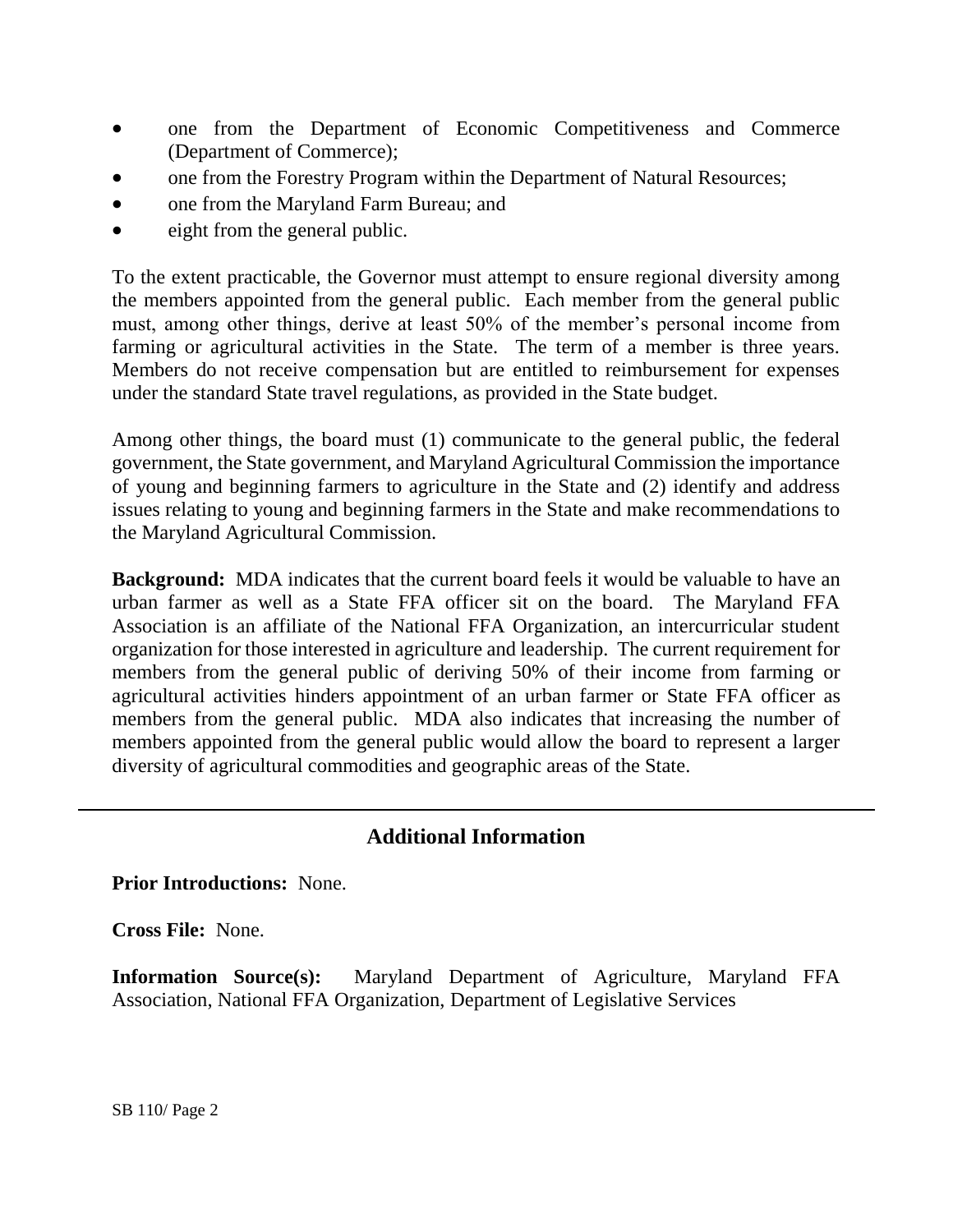**Fiscal Note History:** First Reader - January 20, 2016 min/lgc

Analysis by: Scott D. Kennedy Direct Inquiries to:

(410) 946-5510 (301) 970-5510